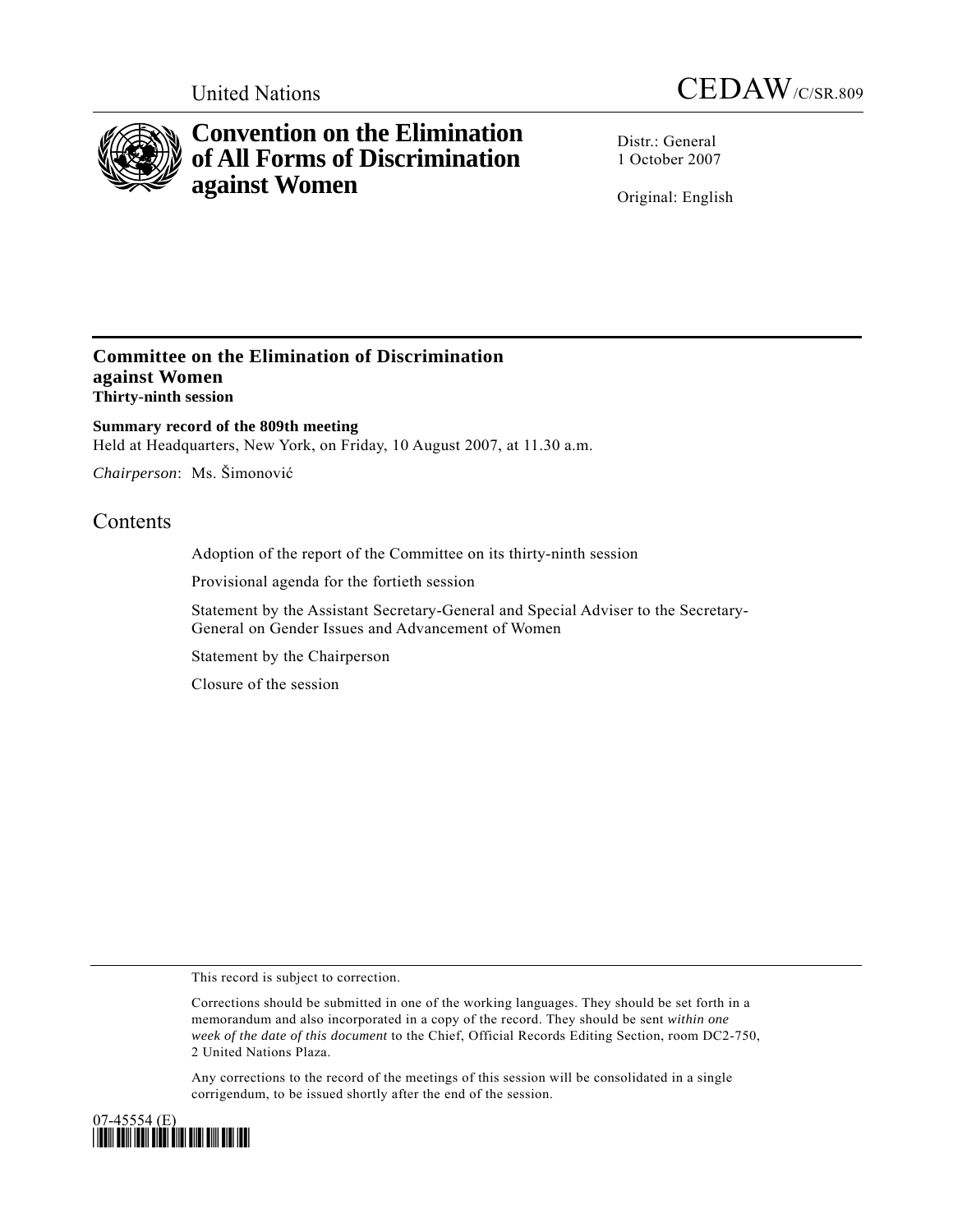*The meeting was called to order at 12.05 p.m.* 

**Adoption of the report of the Committee on its thirty-ninth session** (CEDAW/C/2007/III/L.1, CEDAW/C/2007/III/CRP.1, CEDAW/C/COK/CO/1/ CRP.1, CEDAW/C/BLZ/CO/4/CRP.1, CEDAW/C/BRA/ CO/6/CRP.1, CEDAW/C/EST/CO/4/CRP.1, CEDAW/C/ GIN/CO/6/CRP.1, CEDAW/C/HON/CO/6/CRP.1, CEDAW/C/HUN/CO/6/CRP.1, CEDAW/C/IDN/CO/5/ CRP.1, CEDAW/C/JOR/CO/4/CRP.1, CEDAW/C/KEN/ CO/6/CRP.1, CEDAW/C/LIE/CO/3/CRP.1, CEDAW/C/ NZL/CO/6/CRP.1, CEDAW/C/NOR/CO/7/CRP.1, CEDAW/C/KOR/CO/6/CRP.1 and CEDAW/C/SGP/CO/ 6/CRP.1)

1. **Ms. Dairiam**, Rapporteur, introduced document CEDAW/C/2007/III/L.1, containing sections of the Committee's draft report, and the conference room papers, containing its concluding comments, as amended, on the 15 reports by States parties which it had considered during the session.

2. **The Chairperson** said she took it that the Committee wished to adopt the sections of the draft report contained in document CEDAW/C/2007/III/L.1 and the conference room papers, as amended, setting out the Committee's concluding comments on the 15 reports by States parties.

3. *It was so decided*.

4. **Ms. Dairiam**, Rapporteur, introduced the draft report of the Working Group of the Whole, contained in document CEDAW/C/2007/III/CRP.1. The report provided details of the activities and action taken by the Committee under items 5, 6 and 7. Under item 6, Ways and means of expediting the work of the Committee, the Committee would also adopt draft decision 39/I, pertaining to the Committee's request to the General Assembly for an extension of its meeting time. The Committee had taken note of the statement of programme budget implications that it had received in conjunction with that decision and wished to put on record its request that the basis for calculating the costs of the requested extended meeting time be revisited and that the parameters for calculating the current requirements be clearly explained.

5. **The Chairperson** said she took it that the Committee wished to adopt the draft report of the Working Group of the Whole contained in document CEDAW/C/2007/III/CRP.1, as amended, for inclusion

in the Committee's draft report as its report on agenda items 5, 6 and 7.

6. *It was so decided*.

7. *The draft report of the Committee on its thirtyninth session was adopted, as a whole and as amended, subject to finalization by the Rapporteur*.

#### **Provisional agenda for the fortieth session**  (CEDAW/C/2007/III/CRP.1)

8. **Ms. Dairiam**, Rapporteur, drew attention to the provisional agenda for the fortieth session, which was to be found in the report of the Working Group of the Whole (CEDAW/C/2007/III/CRP.1).

9. *The provisional agenda for the fortieth session was adopted*.

#### **Statement by the Assistant Secretary-General and Special Adviser to the Secretary-General on Gender Issues and Advancement of Women**

10. **Ms. Mayanja** (Assistant Secretary-General and Special Adviser to the Secretary-General on Gender Issues and Advancement of Women) said that the thirty-ninth session had been most productive. The Committee had examined the reports of 15 States parties, one of which had reported for the first time. It had also studied voluminous materials submitted by NGOs and entities of the United Nations system.

11. Despite the gains reported in several areas, the Committee had found continuing discrimination against women in relation to all the provisions of the Convention. The dialogues held with the States parties during the session had been successful and constructive, however, and, together with the Committee's concluding comments, would provide a solid basis for future work. The Committee's activities created momentum for States parties to enact the necessary legislation to eliminate all forms of discrimination against women and to introduce temporary special measures to ensure that the goal of equality was attained.

12. NGOs, which had once again attended in large numbers, had made a significant contribution to the Committee's work, and she encouraged them to continue advocating for the promotion and protection of women's human rights. The important role played by United Nations entities in supporting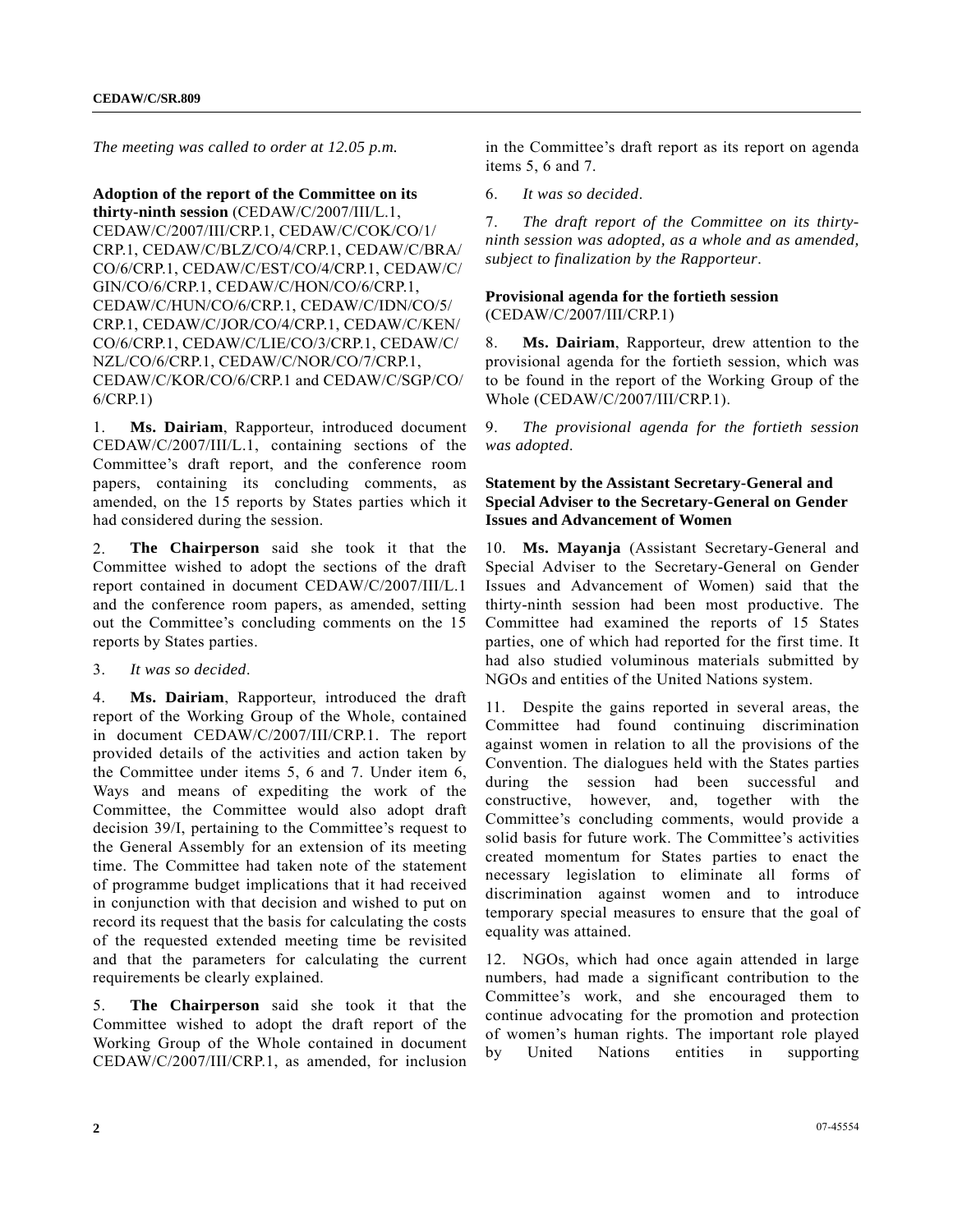implementation of the Convention should also not be overlooked.

13. During the session, the Committee had taken action on three cases under the Optional Protocol, continued its discussion of draft general recommendations on migrant women and on article 2 and reviewed the results of the sixth Inter-Committee meeting and nineteenth meeting of chairpersons of human rights treaty bodies. The outcome of the session had already been shared in an informal meeting at which States parties had been encouraged to submit overdue initial reports and briefed on the Committee's request for an extension of its meeting time, a request she strongly supported. She noted with appreciation the invitation extended by the Government of Switzerland for the Committee to hold an informal meeting in October 2007 in Geneva, which would serve as an opportunity for the Committee to further address its working methods.

14. She was heartened by the Committee's keen interest in the reform processes under way in the United Nations as they pertained to the strengthening of gender equality and the empowerment of women, and she hoped to count on its continued support in this respect. In her capacity as Special Adviser, she had benefited greatly from working with all the members of the Committee, and she would make every effort to ensure that strong links were maintained even after the responsibility for servicing the Committee had been transferred to the Office of the High Commissioner for Human Rights. She paid special tribute to the staff of the Division for the Advancement of Women, who, through their hard work and dedication to the service of the Committee, had contributed so much during the past 25 years to the promotion and protection of the human rights and freedoms of women worldwide. She closed by wishing the Committee the best as it settled into its new location in Geneva.

#### **Statement by the Chairperson**

15. **The Chairperson** said that the thirty-ninth session had been remarkable for several reasons. Not only had the Committee celebrated its twenty-fifth anniversary, but it had also completed an enormous workload. In addition to examining the reports of 15 States parties, it had adopted decisions on three cases pursuant to the Optional Protocol, and it had held a number of informal meetings with States parties, entities of the United Nations system, national human rights institutions and NGO representatives.

16. She extended her appreciation to the States parties for some excellent constructive dialogues with the Committee, enabling it to examine in great detail the current status of Convention implementation in those countries. In all instances, the Committee experts had sought, together with the Government representatives, to identify strategies for further action and to find solutions to the challenges of persistent discrimination against women.

17. The Committee had been especially pleased to examine for the first time a seventh periodic report, that of Norway. It had also reviewed progress in six States parties that had previously reported to the Committee some four years before, which had meant that many Committee experts had had direct recollections of those earlier discussions, thus demonstrating the importance of timely reporting in ensuring consistent monitoring. She thanked the members of the Committee for the dedication and expertise that they brought to their work.

18. The Committee's twenty-fifth anniversary celebration had provided an opportunity to reflect both on its accomplishments so far and on the challenges ahead. The first of those challenges was to put the Committee on a sustainable path for dealing with its increasingly heavy workload. In the past two years, the Committee had made considerable headway towards clearing the backlog of reports, which, however, had not yet been completely eliminated. It was therefore essential that the Committee's proposal to the General Assembly for an extension of meeting time be accepted and implemented. She would do everything in her power as Chairperson to ensure that outcome, and she looked to all Committee members to help secure the full support of the General Assembly later in the year.

19. Having three annual sessions on a permanent basis would enable the Committee to consider reports and to deal with cases under the Optional Protocol in a timely manner. However, it would still be necessary, as a temporary measure for the coming biennium, to meet in parallel chambers during one session in both 2008 and 2009. That would ensure elimination of the backlog, prevent a new one from forming and allow the start of a process of engagement with States that had ratified the Convention many years before but had never reported.